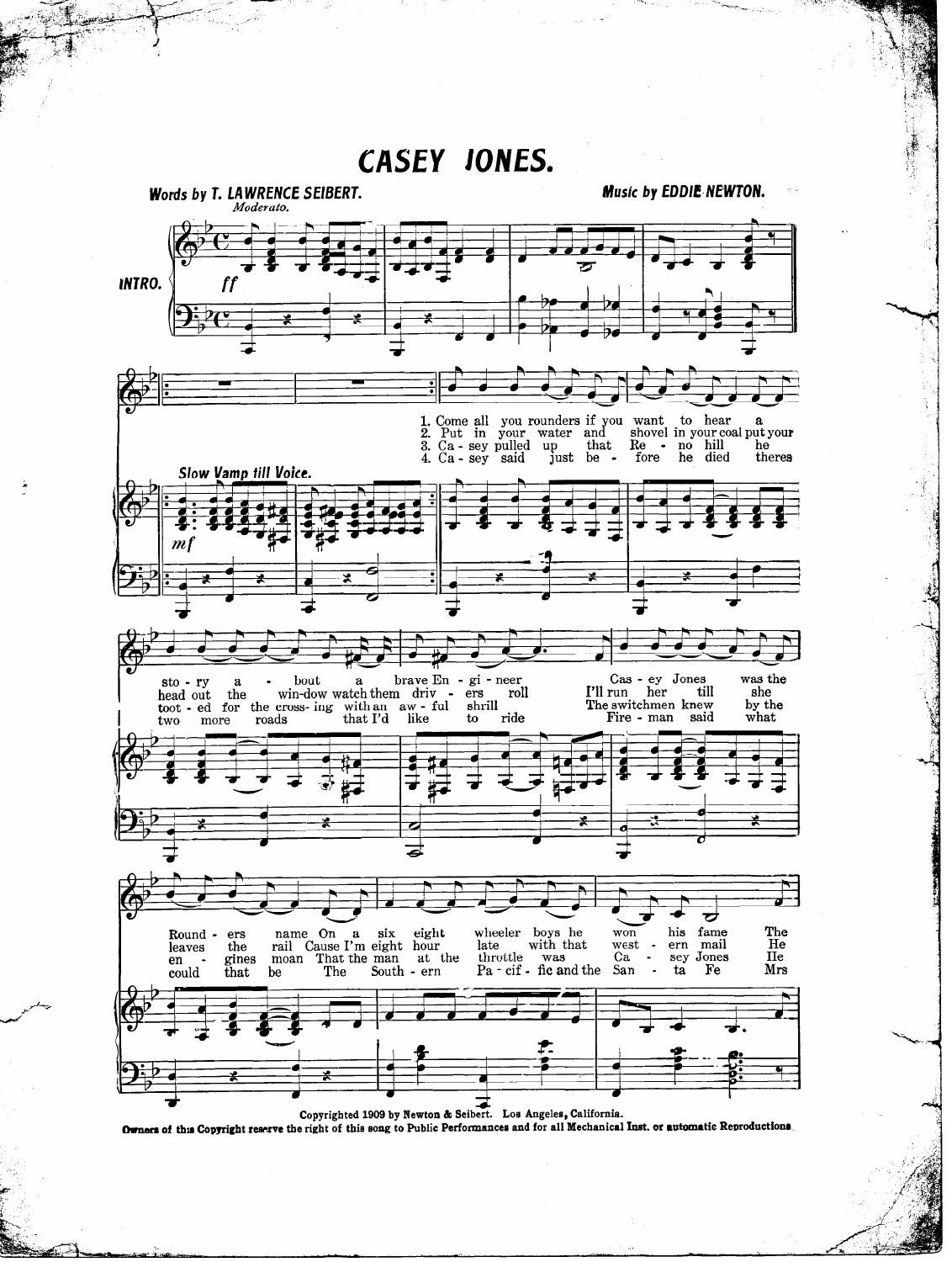

Casey Jonea

4

 $\frac{1}{2} \frac{d^2}{dt^2}$